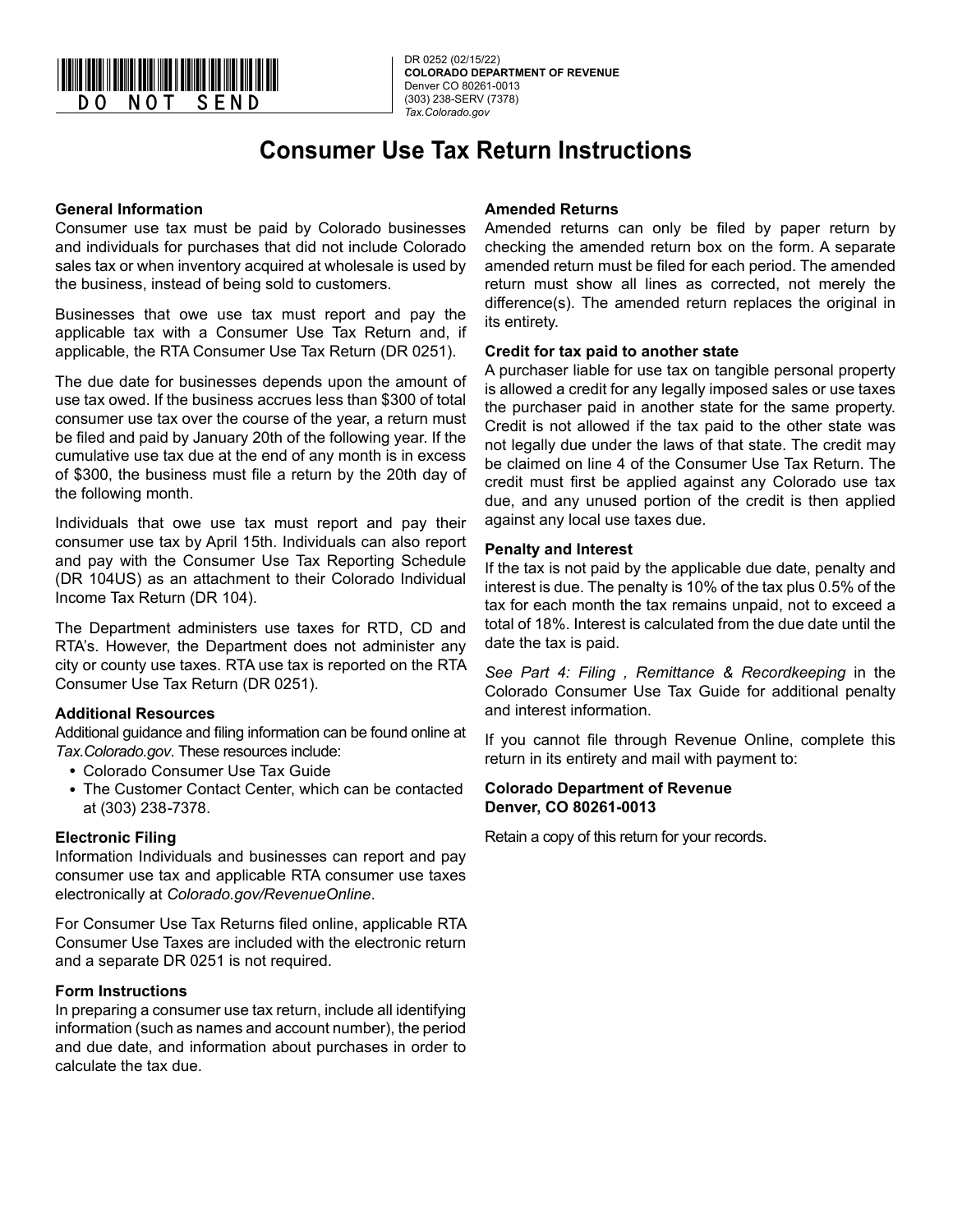

**COLORADO DEPARTMENT OF REVENUE** Denver CO 80261-0013 (303) 238-SERV (7378) *Tax.Colorado.gov* **Page 1 of 2**

# **Consumer Use Tax Return**

| Purchaser                                                                                                                                                                    |                                                                                                                       |       |                                                                                                                                                                                                                |           |             |                                     |                      |            | <b>Business Name</b> |       |                              |              |         |          |  |          |    |
|------------------------------------------------------------------------------------------------------------------------------------------------------------------------------|-----------------------------------------------------------------------------------------------------------------------|-------|----------------------------------------------------------------------------------------------------------------------------------------------------------------------------------------------------------------|-----------|-------------|-------------------------------------|----------------------|------------|----------------------|-------|------------------------------|--------------|---------|----------|--|----------|----|
|                                                                                                                                                                              |                                                                                                                       |       |                                                                                                                                                                                                                |           |             |                                     |                      |            |                      |       |                              |              |         |          |  |          |    |
| <b>Street Address</b>                                                                                                                                                        |                                                                                                                       |       |                                                                                                                                                                                                                |           |             | City                                |                      |            |                      |       |                              |              | State   | ZIP Code |  |          |    |
|                                                                                                                                                                              |                                                                                                                       |       |                                                                                                                                                                                                                |           |             |                                     |                      |            |                      |       |                              |              |         |          |  |          |    |
| County                                                                                                                                                                       |                                                                                                                       | Phone |                                                                                                                                                                                                                |           |             |                                     | Signed under penalty |            | Signature            |       |                              |              |         |          |  |          |    |
|                                                                                                                                                                              |                                                                                                                       |       |                                                                                                                                                                                                                |           |             | of perjury in the<br>second degree. |                      |            |                      |       |                              |              |         |          |  | 0370-103 |    |
| If out-of-state taxpayer, provide Colorado address                                                                                                                           |                                                                                                                       |       |                                                                                                                                                                                                                |           |             | City                                |                      |            |                      |       |                              |              | State   | ZIP Code |  |          |    |
|                                                                                                                                                                              |                                                                                                                       |       |                                                                                                                                                                                                                |           |             |                                     |                      |            |                      |       |                              |              |         |          |  |          |    |
| Date (MM/DD/YY)                                                                                                                                                              |                                                                                                                       |       |                                                                                                                                                                                                                |           |             | Acct. Number                        |                      |            |                      |       | Period Covered (MM/YY-MM/YY) |              |         |          |  |          |    |
|                                                                                                                                                                              |                                                                                                                       |       |                                                                                                                                                                                                                |           |             |                                     |                      |            |                      |       |                              |              |         |          |  |          |    |
|                                                                                                                                                                              | Location/Juris Code                                                                                                   |       |                                                                                                                                                                                                                |           | <b>FEIN</b> |                                     |                      |            |                      | SSN   |                              |              |         |          |  |          |    |
|                                                                                                                                                                              |                                                                                                                       |       |                                                                                                                                                                                                                |           |             |                                     |                      |            |                      |       |                              |              |         |          |  |          |    |
| Mark here if this is an<br><b>Amended Return</b>                                                                                                                             |                                                                                                                       |       |                                                                                                                                                                                                                | <b>CD</b> |             |                                     |                      | <b>RTD</b> |                      |       |                              | <b>State</b> |         |          |  |          |    |
|                                                                                                                                                                              | 1. Taxable amount (total purchases<br>from lines 1a and 1b of the Purchase<br>Invoice Detail on page 2 of this form.) |       |                                                                                                                                                                                                                |           |             |                                     |                      | 00         |                      |       |                              | 100          |         |          |  |          | 00 |
|                                                                                                                                                                              | 2a. Less Amount of Purchase From                                                                                      |       |                                                                                                                                                                                                                |           |             |                                     |                      |            |                      |       |                              |              |         |          |  |          |    |
| Purchase Invoice Detail On Which                                                                                                                                             |                                                                                                                       |       |                                                                                                                                                                                                                |           |             |                                     |                      |            |                      |       |                              |              |         |          |  |          |    |
|                                                                                                                                                                              | Tax Has Been Paid                                                                                                     |       |                                                                                                                                                                                                                |           |             |                                     |                      | 10 Ol      |                      |       |                              | 100          |         |          |  |          | 00 |
|                                                                                                                                                                              | 2b. Taxable Amount (Line 1 Minus 2a)                                                                                  |       |                                                                                                                                                                                                                |           |             |                                     |                      | 10 O       |                      |       |                              | 00           |         |          |  |          | 00 |
| 3. Tax Rate                                                                                                                                                                  |                                                                                                                       |       | .001                                                                                                                                                                                                           |           |             |                                     | .010                 |            |                      |       | .029                         |              |         |          |  |          |    |
|                                                                                                                                                                              | 4. Less Tax Credit (See Instructions)                                                                                 |       |                                                                                                                                                                                                                |           |             |                                     |                      | lool       |                      |       |                              | lool         |         |          |  |          | 00 |
|                                                                                                                                                                              |                                                                                                                       |       |                                                                                                                                                                                                                | $(5-3)$   |             |                                     |                      |            | $(5-4)$              |       |                              |              | $(5-5)$ |          |  |          |    |
| 5. Net Tax Due                                                                                                                                                               |                                                                                                                       |       |                                                                                                                                                                                                                |           |             |                                     |                      | l0 Ol      |                      |       |                              | 00           |         |          |  |          | 00 |
|                                                                                                                                                                              |                                                                                                                       |       |                                                                                                                                                                                                                | $(6-3)$   |             |                                     |                      |            | $(6-4)$              |       |                              |              | $(6-5)$ |          |  |          |    |
| 6. Penalty                                                                                                                                                                   |                                                                                                                       |       | $\bullet$                                                                                                                                                                                                      |           |             |                                     |                      | 00         |                      |       |                              | 00           |         |          |  |          | 00 |
|                                                                                                                                                                              |                                                                                                                       |       |                                                                                                                                                                                                                | $(7-3)$   |             |                                     |                      |            | $(7-4)$              |       |                              |              | $(7-5)$ |          |  |          |    |
|                                                                                                                                                                              | 7. Interest & Penalty-Interest                                                                                        |       | $\bullet$                                                                                                                                                                                                      |           |             |                                     |                      | 10 Ol      |                      |       |                              | 00           |         |          |  |          | 00 |
|                                                                                                                                                                              |                                                                                                                       |       |                                                                                                                                                                                                                |           |             |                                     |                      |            |                      |       |                              |              |         |          |  |          |    |
|                                                                                                                                                                              | 8. TOTAL each column:                                                                                                 |       | The State may convert your check to a one-time electronic banking transaction. Your bank account may be debited as early as the same day received by the State. If converted, your check will not be returned. |           |             |                                     |                      | 00         |                      |       |                              | 00           |         |          |  |          | 00 |
| If your check is rejected due to insufficient or uncollected funds, the Department of Revenue may collect the payment amount directly from your bank account electronically. |                                                                                                                       |       |                                                                                                                                                                                                                |           |             |                                     |                      |            |                      |       |                              |              |         |          |  |          |    |
|                                                                                                                                                                              | 9. Total Amount Owed                                                                                                  |       | (add line 8 of each column, enter total.)                                                                                                                                                                      |           |             | Paid by EFT                         |                      |            |                      | (355) | \$                           |              |         |          |  |          |    |